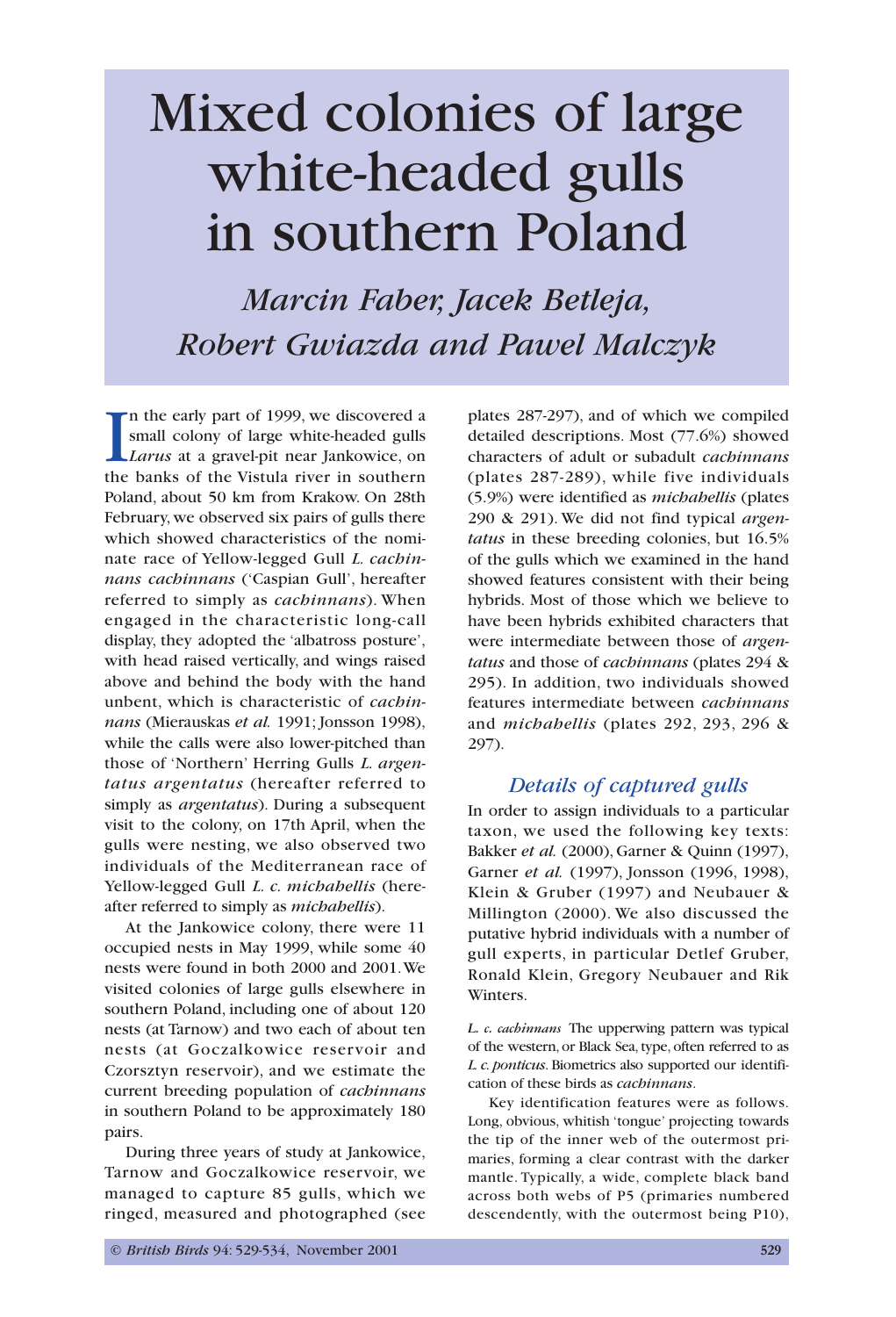

**287.** Subadult Yellow-legged Gull *Larus cachinnans* of nominate subspecies *cachinnans*, Jankowice, southern Poland, 2nd May 1999. Note the very long and comparatively slender bill, and flat forehead. Orbital ring orange-red, while the iris appears dark at distance (but is yellowish with dense brown spotting at close range).

**288.** Wing of adult Yellow-legged Gull *Larus cachinnans* of nominate subspecies *cachinnans*, Jankowice, southern Poland, 2nd May 1999.This individual has a typical '*ponticus*' (Black Sea-type) wing pattern, with a white tip to P10 and extensive white 'tongues' extending into the black wingtip.



Marcin Faber *Marcin Faber*

**289.** Wing of subadult Yellow-legged Gull *Larus cachinnans* of nominate subspecies *cachinnans*, Jankowice, southern Poland, 1st May 1999. Like the individual in plate 288, this has a typical '*ponticus*' wing pattern. On the primary coverts, traces of brown confirm that this bird is not yet fully mature.

sometimes with a black spot on P4, too (plate 288). Only a narrow black band on P10, this lacking altogether in many cases. Mantle paler than *michahellis*, and a similar shade of grey to *argentatus*. Forehead comparatively long and flat, bill slender. Legs pale yellow or greyish-pink. Orbital ring orange-red. Iris generally brown or light brown, but often yellowish with dense, darker brown spotting, causing it to appear dark at a distance (plate 287).

*L. c. michahellis* Mantle colour dark grey, darker than any other form discussed here, with deep yellow legs and clean, pale yellow iris (plate 290). Primaries with extensive black, covering almost one-third of the hand. Pale tongues on the outer primaries, not showing marked contrast with mantle (plate 291).

**'***argentatus* × *cachinnans* **hybrids'** 12 individuals showed features intermediate between these two forms, although we cannot be absolutely certain that they are true hybrids, rather than simply less typical *cachinnans*. These birds typically showed the following features:

In general, biometrics not typical of *argentatus* or *cachinnans* (*BWP*; Mierauskas *et al.* 1991; see Appendix 1 on page 534). Rounded head shape, with high forehead, favouring *argentatus*, as did the iris colour (very pale, yellow, finely spotted brown; appeared pale at a distance). Leg colour intermediate between the two, greyer than typical flesh-pink of *argentatus*. Upperwing primaries showed a typical pattern for western *cachinnans*, with very obvious whitish tongues on the outermost primaries,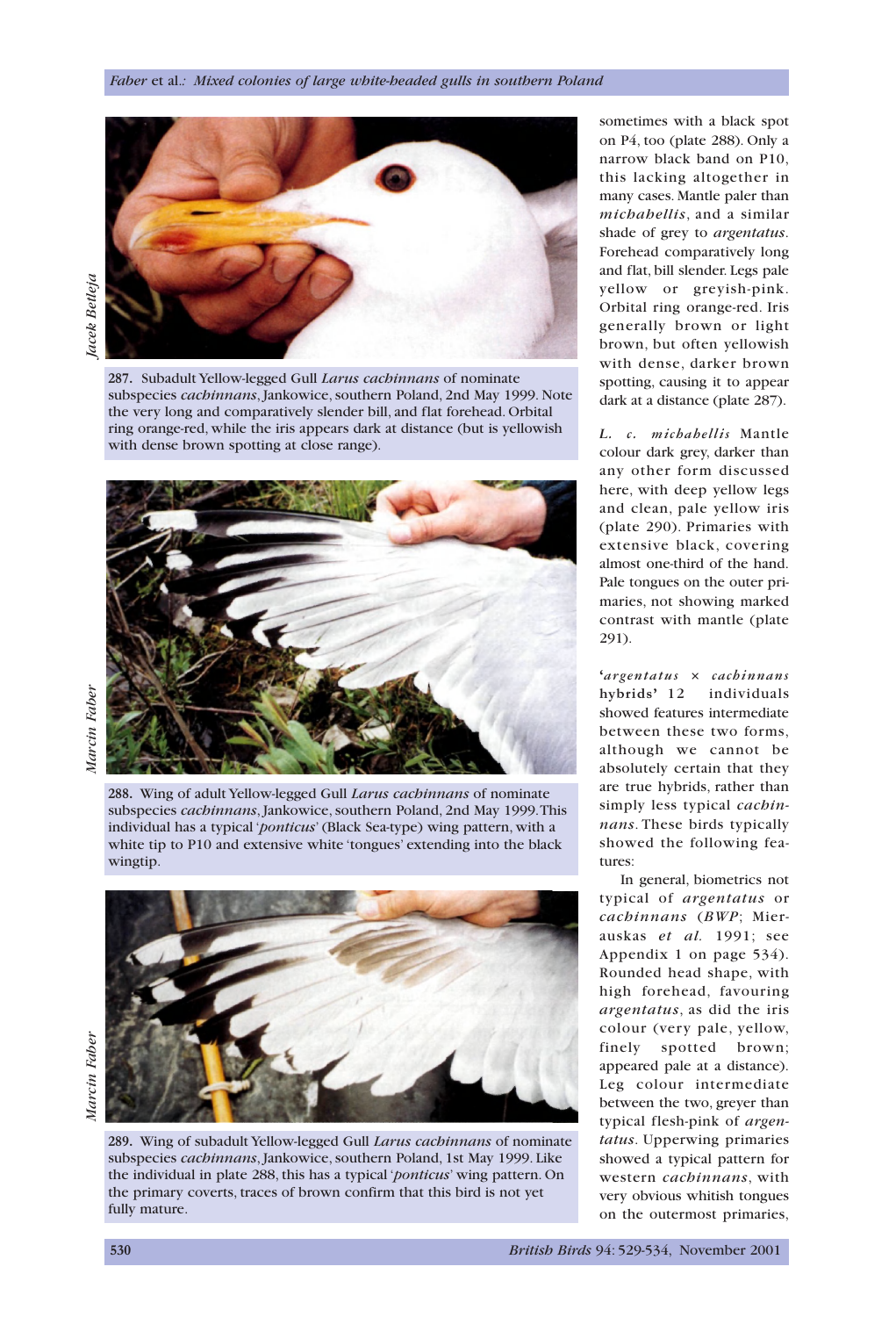showing a marked contrast with the darker mantle. Mantle colour of similar shade of grey to *cachinnans*.

One individual is shown in plates 294 & 295. The biometrics of this individual are typical for *argentatus* (*BWP*; Mierauskas *et al.* 1991), with the exception of the bill, which was comparatively long and slender. Wings relatively short, and tarsi relatively short and wide, similar to *argentatus*. In addition, this individual, when examined on 1st May 1999, differed from all the *cachinnans* handled on that date in that it was the only one which had not yet begun primary moult. All the gulls diagnosed as pure *cachinnans* had commenced moult, having lost two or three innermost primaries.

**'***michahellis* × *cachinnans* **hybrids'** Two adult males showed features intermediate between these two forms. They were characterised by a comparatively dark mantle, darker than that of a typical *cachinnans*, with a broad black band on P5. One of them had dark grey longitudinal spots on P4 and P3, while the primaries had very small apical spots. A large extent of black on the primaries covered approximately one-third of the hand (plates 292 & 297). Both had a relatively steep forehead, and the bill was long and, particularly, deep. Leg colour of one individual was pale yellow, and that of the other pale pink. The irides were yellow with some brown spotting (plates 293 & 296). These two individuals had biometrics closer to *cachinnans* than to *michahellis*, the only marked difference (from *cachinnans*) being in bill depth (see Appendix 2 on page 534).



**290.** Adult 'Mediterranean'Yellow-legged Gull *Larus cachinnans michahellis*, Jankowice, southern Poland, 1st May 1999. Note the dark grey mantle, deep yellow legs and plain, pale yellow iris.



lacek Betleja *Jacek Betleja*

**291.** Wing of adult 'Mediterranean'Yellow-legged Gull *Larus cachinnans michahellis*, Jankowice, southern Poland, 1st May 1999.This form shows a great deal of black on the primaries, extending across about one-third of the hand.The grey 'tongues' on the outer primaries do not differ sharply in colour from the mantle.



**292.** Wing of adult gull thought to be hybrid between nominate and Mediterranean forms of Yellow-legged Gulls *Larus cachinnans cachinnans* and *L.c.michahellis*,Jankowice,southern Poland,1st May 1999.The grey tongues' do not contrast with the dark mantle; there is a broad black band on P5 and dark grey longitudinal spots on P4 and P3, while there are just very small apical spots on the primaries.See text for further discussion.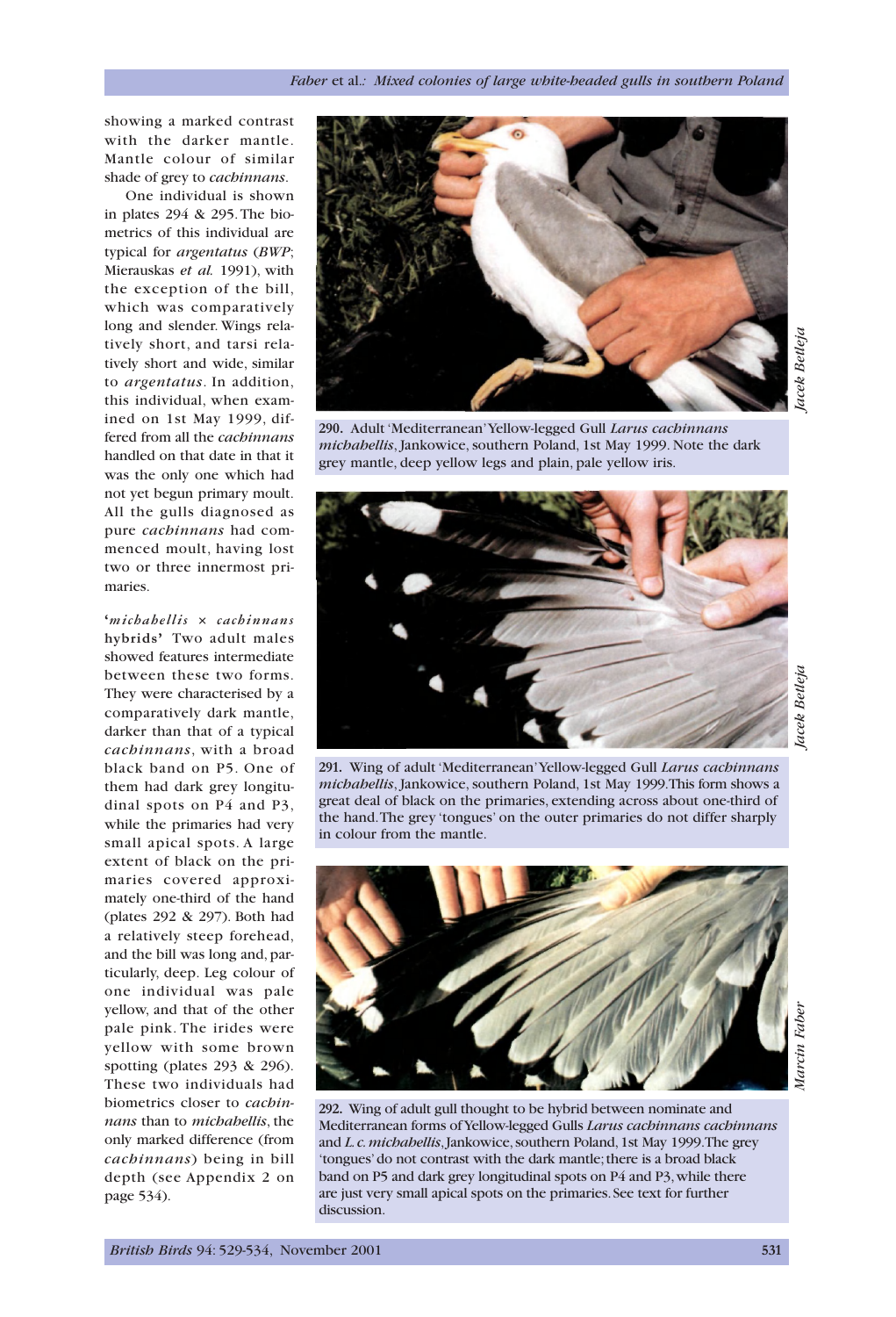## *Discussion*

In recent years, large white-headed gulls have shown an increase in numbers and an expansion of range in many parts of Europe (Snow & Perrins 1998). In Poland, *argentatus* began to nest in the early 1970s, since when a steady rise in numbers and an extension of the area occupied have been observed (Tomia≥ oj© 1990). Currently, this



**293.** Head of putative hybrid between nominate and Mediterranean forms of Yellow-legged Gulls *Larus cachinnans cachinnans* and *L. c. michahellis*, Jankowice, southern Poland, 1st May 1999. Note the long bill (more similar to *cachinnans*), but which is also deep, and the steep forehead (both more similar to *michahellis*).The iris is yellow but with plenty of brown spots, intermediate between the two forms.



**294.** Adult gull thought to be hybrid between nominate Yellow-legged Gull *Larus cachinnans cachinnans* and 'Northern' Herring Gull *L. argentatus argentatus*, Jankowice, southern Poland, 1st May 1999.The head shape is rounded, with a high forehead, while the tarsus is short and quite thick (favouring *argentatus*).The bill is long and comparatively slender, favouring *cachinnans*.The legs are pale, greyish-flesh, while the iris colour is pale, yellow, but spotted brown, both features which are intermediate between typical examples of the two forms.

subspecies occurs mainly in northern Poland (Hagemeijer & Blair 1997).

Large gulls with yellow legs were first recorded breeding in southern Poland in the 1980s, in the central part of the Vistula river basin (Dubois *et al.* 1990), where small numbers still breed.The subspecific identity of these gulls has caused a great deal of debate (Chylarecki & Sikora 1991; Dubois *et*

> *al.* 1990; Eigenhuis 1990; Mierauskas & Greimas 1992; P. Chylarecki *in litt.*), although Jonsson (1998) claimed that all three forms (*argentatus*, *cachinnans* and *michahellis*) are present at this site. Away from this area, breeding by yellow-legged gulls was recorded in 1998 in Malopolska, near Przemysl (Walasz & Mielczarek 1992), and on the Mietkowski reservoir, in Silesia, where two pairs of *michahellis* nested within a colony of *cachinnans* in 2001 (T. Stawarczyk *in litt*). Until recently, this was the only confirmed Polish record of yellowlegged gulls which had been confidently identified to subspecies. Now, new colonies of nesting large gulls are discovered in southern Poland every year. At Jankowice, we have confirmed that individuals of the forms *michahellis* and *cachinnans* are nesting side by side. We cannot be absolutely certain that the two forms are mixing, although the appearance of gulls with intermediate features would suggest that this is the case.

In conclusion, although the identification of adult *michahellis* is, in our opinion, relatively straightforward, our experience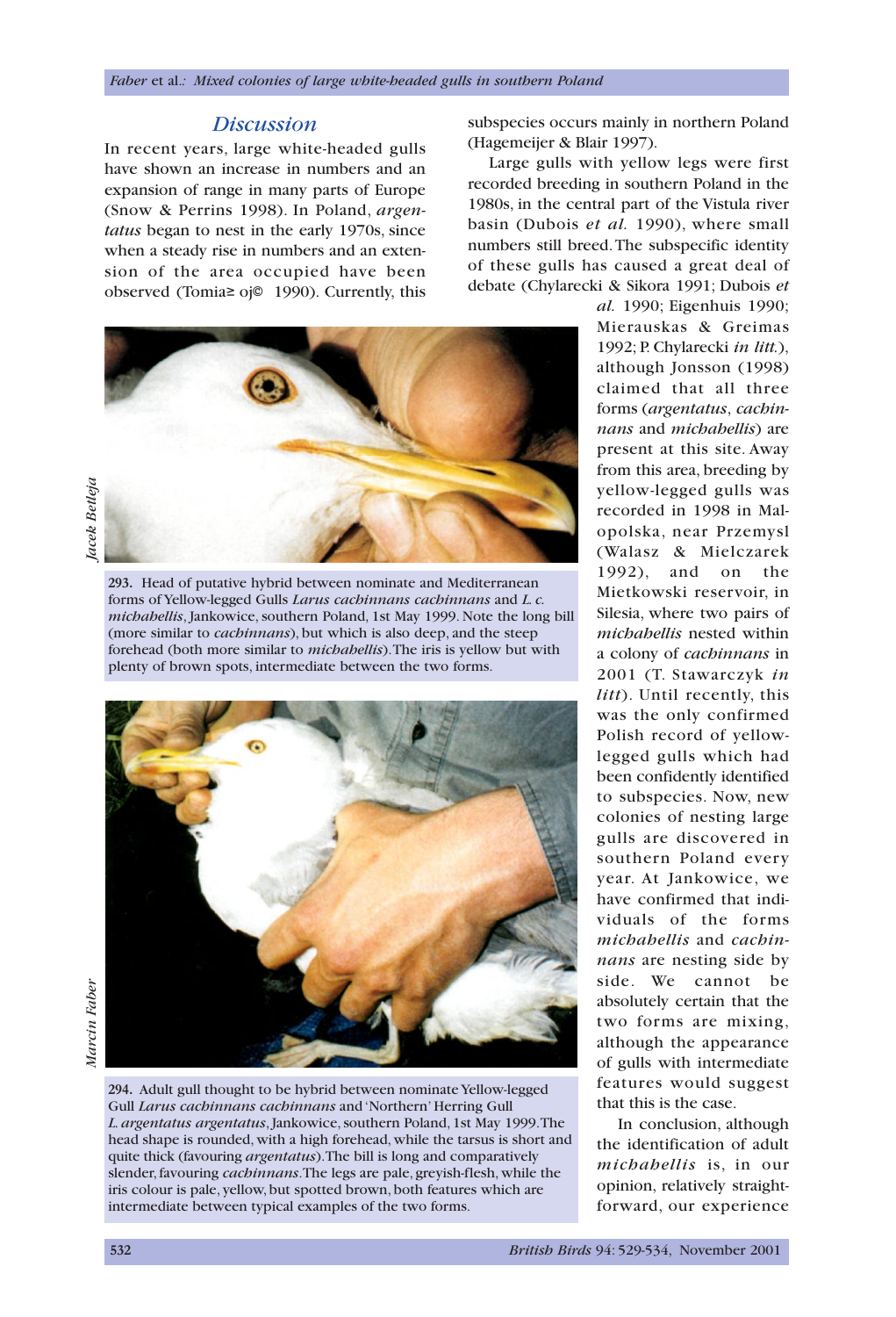suggests that the positive identification of adult *cachinnans* in this part of Europe can be extremely tricky. The occurrence of putative hybrids, or of individuals which are intermediate in appearance between *cachinnans* and *argentatus*, means that observers should be cautious in assigning individuals to this taxon in the field, at least without extremely detailed observations or an analysis of photographs.



**295.** Wing of putative hybrid between nominate Yellow-legged Gull *Larus cachinnans cachinnans* and 'Northern' Herring Gull *L. argentatus argentatus*, Jankowice, southern Poland, 1st May 1999.The mantle is very pale grey, with a typical '*ponticus*' wing pattern showing a very long white 'tongue' on P10.All biometric features are, however, typical of *argentatus*.



Jacek Betleja *Jacek Betleja*

> **296.** Head of adult putative hybrid between nominate and Mediterranean forms of Yellowlegged Gulls *Larus cachinnans cachinnans* and *L. c. michahellis*, Jankowice, southern Poland, April 2000.

### **Acknowledgments**

We are grateful to all those who offered useful discussion and comment, in particular Detlef Gruber, Ronald Klein, Gregory Neubauer and Rik Winters.

#### **References**

- Bakker, T., Offereins, R., & Winters, R. 2000. Caspian Gull identification gallery. *Birding World* 13: 60-74.
- Chylarecki, P., & Sikora,A. 1991.Yellow-legged Gulls in Poland: a comment. *Dutch Birding* 13: 145-148.
- Cramp, S., & Simmons, K. E. L. (eds.) 1983. *The Birds of the Western Palearctic.* Vol. 3. Oxford.
- Dubois, P. J., Skakuj, M., & Stawarczyk, T. 1990. Occurrence of Yellow-legged Gull in Poland. *Dutch Birding* 12: 14-17.
- Eigenhuis, K. J. 1990. Occurrence of Yellow-legged Gull in Poland. *Dutch Birding* 12: 193-194.
- Garner, M., & Quinn, D. 1997. Identification of Yellowlegged Gulls in Britain. *Brit. Birds* 90: 25-62.
- —,—,& Glover,B.1997.Identification of Yellow-legged Gulls in Britain. Part 2. *Brit. Birds* 90: 369-383.



**297.** Wing of adult putative hybrid between nominate and Mediterranean forms of Yellowlegged Gulls *Larus cachinnans cachinnans* and *L. c. michahellis*, Jankowice, southern Poland, April 2000.

- Hagemeijer,W. G. J., & Blair, M. J. 1997. *The EBCC Atlas of European Breeding Birds*. London.
- Jonsson, L. 1996. Gulfotade trutar. *Vår Fågelvärld* 55: 12-26.
- 1998. Yellow-legged Gulls and yellow-legged Herring Gulls in the Baltic. *Alula* 3: 74-100.
- Klein, R., & Gruber, D. 1997. Identification and taxonomic position of White-headed Gulls *L. cachinnans* in Central Europe. *Limicola* 11: 49-75.
- Mierauskas, P., & Greimas, E. 1992.Taxonomic status of yellow-legged Herring Gulls in eastern Baltic.*Dutch Birding* 14: 91-94.
- $\overline{a}$   $\overline{b}$  Buzun, V. 1991. A comparison of morphometrics, wing-tip pattern & vocalizations between yellow-legged Herring Gulls (*Larus argentatus*) from eastern Baltic and *Larus cachinnans*. *Acta Ornith. Lituanica* 4: 3-26.
- Neubauer, G., & Millington, R. 2000. Caspian Gull identification revisited. *Birding World* 13: 462-465.
- Pola,A., Rybarczyk, R., & Stawarczyk,T. 1998. Pierwsza kolonia legowa mewy srebrzystej *Larus argentatus*